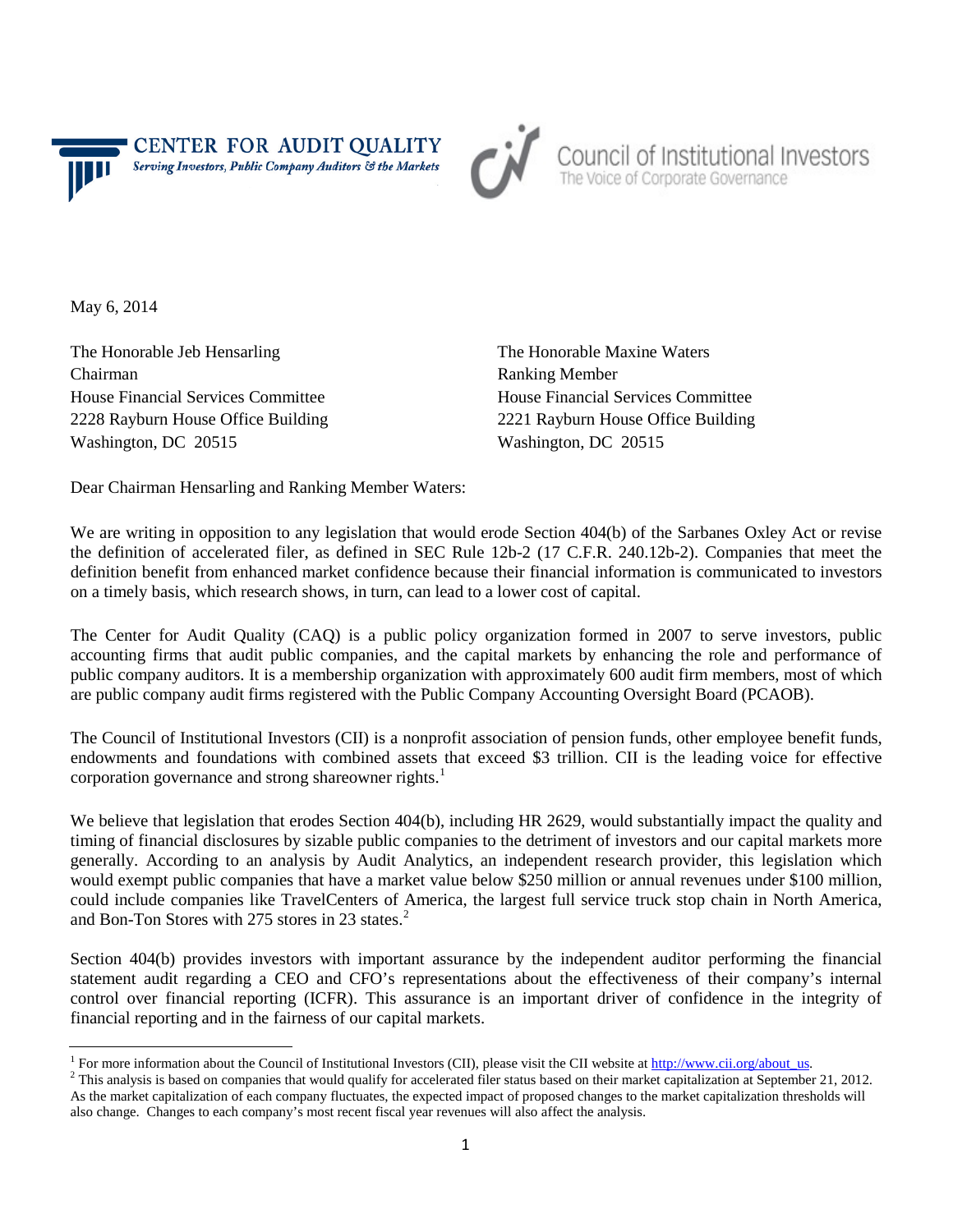We appreciate Congress's goal to spur innovation, however it is not clear that companies would realize significant cost savings from an exemption from Section 404(b) because the ICFR audit is now fully integrated with the financial statement audit, and the quality of the control environment is an explicit factor auditors must consider in scoping the financial statement audit under the PCAOB's risk assessment standards.<sup>[3](#page-1-0)</sup>

Conversely, there are a number of reasons why the application of Section 404(b) should be retained in its current form. A report released by the Government Accountability Office (GAO) entitled *Internal Controls, SEC Should Consider Requiring Companies to Disclose Whether They Obtained an Auditor Attestation (July 2013)* [4](#page-1-1) , examined the impact of the permanent Section 404(b) exemption on the quality of financial reporting by small public companies and on investors.

This study was mandated under the Dodd-Frank Act which required the GAO to conduct a study to evaluate whether exempt issuers have fewer or more restatements, and how their cost of capital compares with issuers subject to Section 404(b). As part of its examination, the GAO analyzed financial restatements and audit fee data; surveyed public companies; interviewed regulatory officials and others; and reviewed laws, surveys, and studies.

The GAO found that companies exempted from Section 404(b) experience more financial restatements, as compared to nonexempt companies; and the percentage of exempt companies restating has generally exceeded that of nonexempt companies. According to the report, companies that obtained an auditor attestation generally had fewer financial restatements than those that did not. A majority of the empirical studies reviewed by the GAO also suggested that compliance with Section 404(b) has a positive impact on investor confidence in the quality of financial reports.

Further, GAO and other analyses show that costs have declined for companies of all sizes since 2004. The "Study and Recommendations on Section 404(b) of the Sarbanes-Oxley Act of 2002 For Issuers With Public Float Between \$75 and \$250 Million" issued by the SEC in 2011 concluded that cost of compliance with Section 404(b), including both total costs and audit fees, declined by approximately 30 percent after the PCAOB adopted AS No. 5, *An Audit of Internal Control Over Financial Reporting That Is Integrated with An Audit of Financial Statements*, and the SEC issued management guidance on Section  $404(a)$  in  $2007$ .<sup>[5](#page-1-2)</sup>

A February 2013 study found that the cost of equity for companies that voluntarily comply with Section 404(b) is 220-320 basis points lower than peer companies.<sup>[6](#page-1-3)</sup> Research also has demonstrated that Section 404(b) has had a positive impact on the cost of capital. The cost of capital has decreased for public companies since enactment of the Sarbanes-Oxley Act, especially smaller companies.<sup>[7](#page-1-4)</sup>

More than three years ago, a permanent exemption from Section 404(b) was granted to public companies with less than \$75 million in market capitalization under the Dodd Frank Act. And, last year, Congress granted a five-year exemption from Section 404(b) and other securities laws requirements for "emerging growth companies" as part of the Jumpstart Our Businesses (JOBS) Act. While these companies have never had to comply with Section 404(b), other legislative proposals would affect hundreds of companies currently complying with Section 404(b) provisions, thus representing a further unnecessary and significant reduction in current investor protections.

<span id="page-1-1"></span><span id="page-1-0"></span><sup>3</sup> See e.g., PCAOB Auditing Standard (AS) No. 8, *Audit Risk*, and AS No. 12, *Identifying and Assessing Risks of Material Misstatement.* <sup>4</sup> <http://www.gao.gov/assets/660/655710.pdf>

<span id="page-1-2"></span> $\frac{5 \text{ http://www.sec.gov/news/studies/2011/404bfloat-study.pdf}}{6 \text{ Cassell, Cory A., Myers, Linda A. and Zhou, Jian, The Effect of Voluntary Internal Control;}$  $\frac{5 \text{ http://www.sec.gov/news/studies/2011/404bfloat-study.pdf}}{6 \text{ Cassell, Cory A., Myers, Linda A. and Zhou, Jian, The Effect of Voluntary Internal Control;}$  $\frac{5 \text{ http://www.sec.gov/news/studies/2011/404bfloat-study.pdf}}{6 \text{ Cassell, Cory A., Myers, Linda A. and Zhou, Jian, The Effect of Voluntary Internal Control;}$  and  $\frac{5 \text{ http://www.sec.gov/news/studies/2011/404bfloat-study.pdf}}{7 \text{ Use of the } 2 \text{ public of the } 2 \text{ public of the } 2 \text{ public of the } 2 \text{ public of the } 2 \text{ public of the } 2 \text{ public of the } 2 \text{ public of the } 2 \text{ public of the } 2 \text{ public of the } 2 \text{ public of the } 2 \text{ public of the } 2 \text{ public of the }$ 

<span id="page-1-4"></span><span id="page-1-3"></span><sup>&</sup>lt;sup>7</sup> Stephen, Sheryl-Ann and de Jong, Pieter J, The Impact of Sarbanes-Oxley Act (SOX) on the Cost of Equity Capital of S&P Firms (2012). Journal of Applied Business and Economics vol. 13(2) 2012